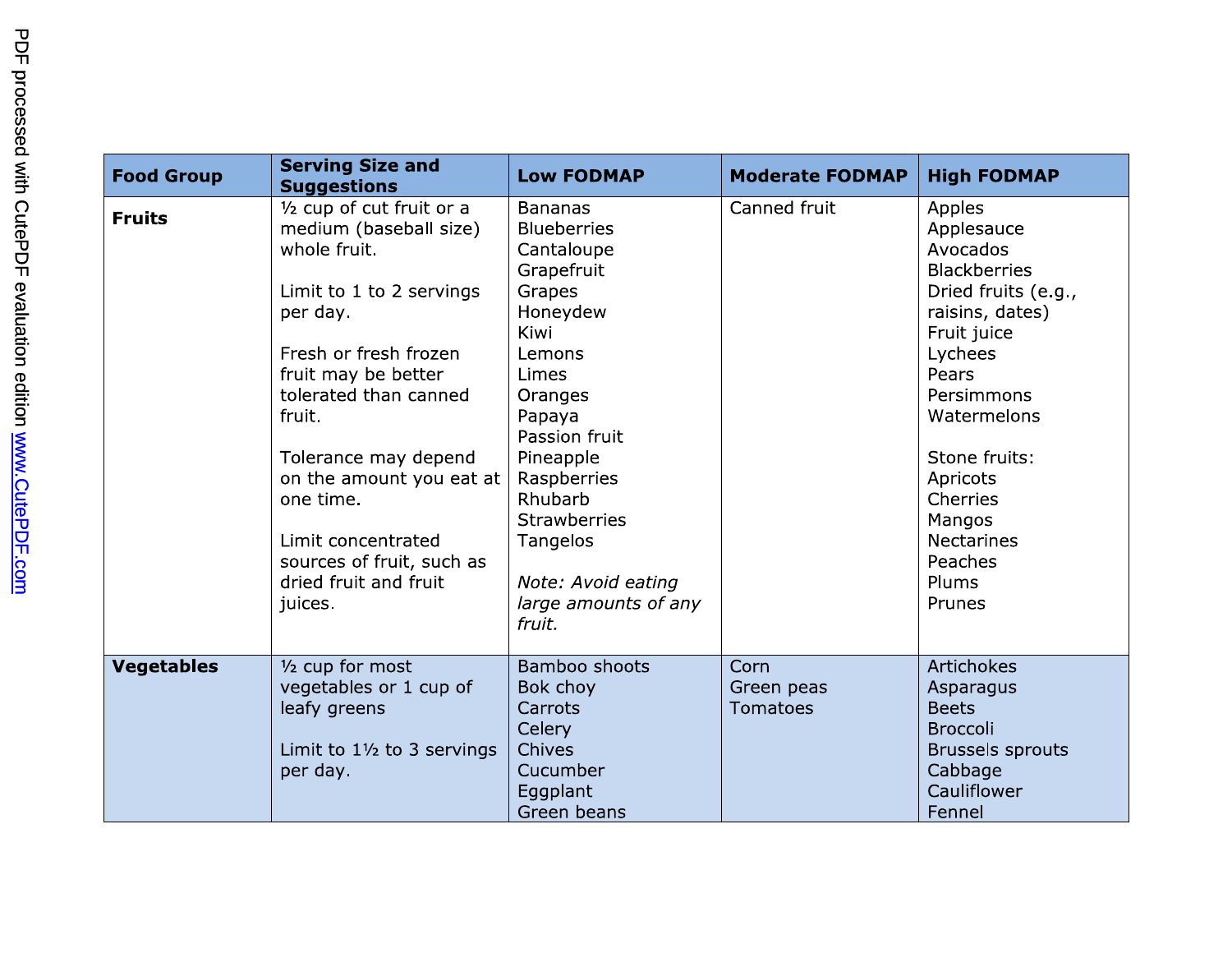| <b>Food Group</b>                | <b>Serving Size and</b><br><b>Suggestions</b>                                                                                                                                 | <b>Low FODMAP</b>                                                                                                                                     | <b>Moderate FODMAP</b>                                      | <b>High FODMAP</b>                                                                                                                  |
|----------------------------------|-------------------------------------------------------------------------------------------------------------------------------------------------------------------------------|-------------------------------------------------------------------------------------------------------------------------------------------------------|-------------------------------------------------------------|-------------------------------------------------------------------------------------------------------------------------------------|
| <b>Vegetables</b><br>(continued) | Cooked vegetables may<br>be tolerated best since<br>cooking causes a loss of<br>free sugars.<br>Keep in mind tolerance<br>may depend on the<br>amount you eat at one<br>time. | Kale<br>Lettuce<br>Parsnips<br>Pumpkin<br>Radish<br>Red bell pepper<br>Spinach<br>Squash<br>Sweet potato<br>Turnip<br>White potato<br>Zucchini        |                                                             | Garlic<br>Green bell peppers<br>Leeks<br><b>Mushrooms</b><br>Okra<br><b>Onions</b><br><b>Shallots</b><br>Sweet corn<br>Tomato paste |
| <b>Dairy</b>                     |                                                                                                                                                                               | Kefir<br>Lactose-free milk<br>Lactose-free cottage<br>cheese<br>Lactose-free yogurt<br>Hard or aged cheeses<br><b>Butter</b><br>Cream<br>Cream cheese | American cheese                                             | <b>Milk</b><br>Yogurt<br>Ice cream<br>Cottage cheese<br>Ricotta cheese                                                              |
| <b>Grains</b>                    |                                                                                                                                                                               | Quinoa<br><b>Rice</b><br>Millet<br>Cornmeal<br>Gluten-free products                                                                                   | <b>Oats</b><br><b>Buckwheat</b><br>Sourdough white<br>bread | Wheat<br><b>Barley</b><br>Rye                                                                                                       |